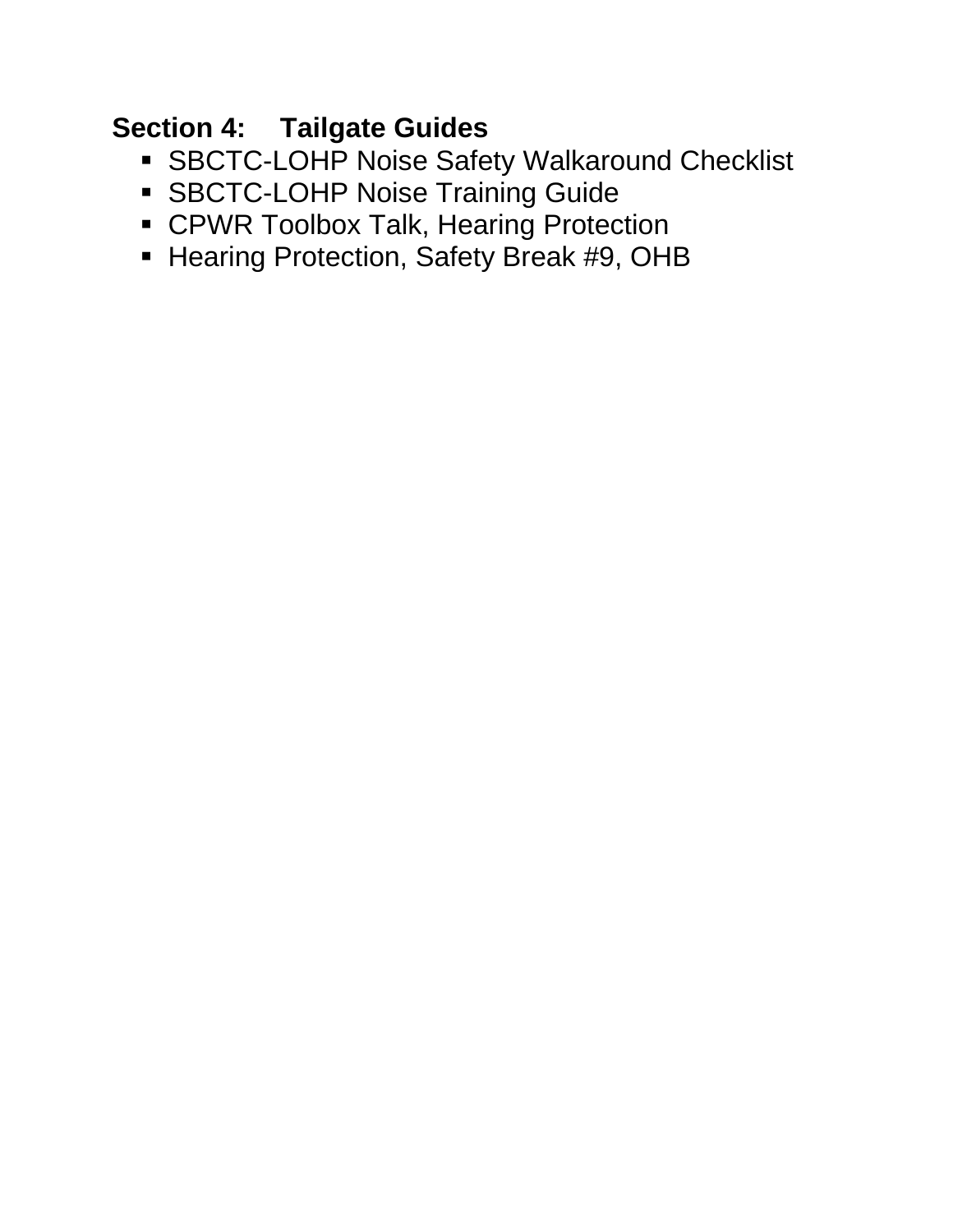

### *SAFETY WALKAROUND CHECKLIST NOISE*

Rev. 2015 All companies must have a written Injury and Illness Prevention Program (IIPP) that meets all Cal/OSHA requirements. The IIPP must include identification of noise hazards on the site, regular inspections, accident investigation, and correction of hazardous conditions. [1509]

| Date Prepared:                                                                                                                                                    | $\mathbf{B}$ y:         |
|-------------------------------------------------------------------------------------------------------------------------------------------------------------------|-------------------------|
| Project Name/No:                                                                                                                                                  | Location:               |
| Check the box if the statement is true.<br>$\bullet$                                                                                                              | <b>NOTES</b>            |
| Fill in the blanks where the $\mathscr{I}_{-}$<br>$\bullet$                                                                                                       | appears.                |
| HAZARD IDENTIFICATION, REDUCTION, AND WORKER TRAINING                                                                                                             |                         |
| $\Box$ Operations or equipment that are likely to produce a noise hazard have been identified<br>[1509]                                                           |                         |
| Has noise monitoring been done on this site?<br>Results (date, locations and dB levels):                                                                          | $\Box$ Yes<br>$\Box$ No |
|                                                                                                                                                                   |                         |
| Workers have been informed of the results of noise monitoring performed on themselves,<br>in their work area, and/or for their trade. $[3204(e)(2)(A)]$           |                         |
| Exposure has been reduced as much as possible by providing quieter equipment, modifying<br>processes, installing sound barriers, or rotating employees. [5096(b)] |                         |
| Workers have been trained about the hazards of noise exposure and the means they can<br>take to prevent hearing loss. [1509]                                      |                         |
|                                                                                                                                                                   |                         |
|                                                                                                                                                                   |                         |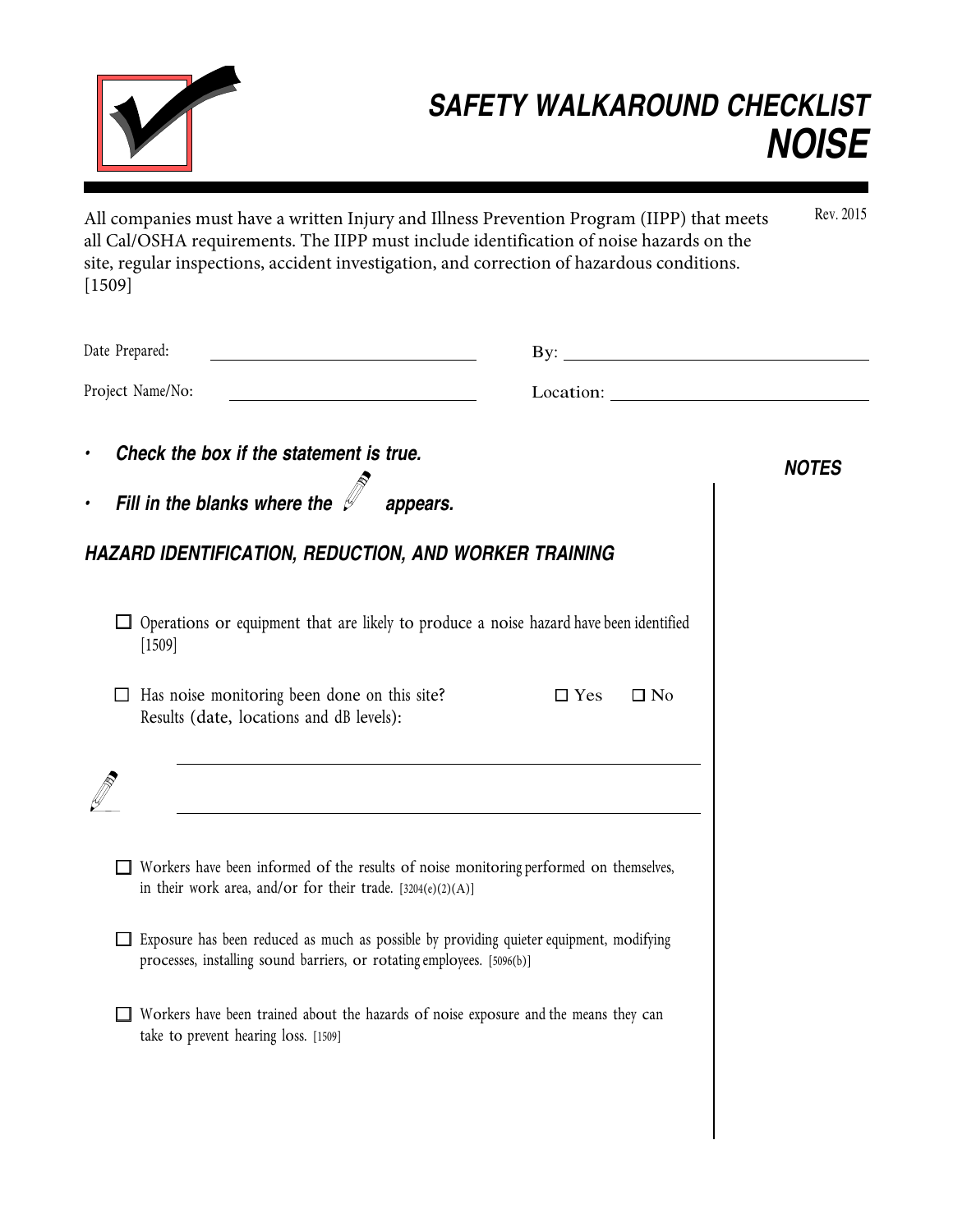### *NOTES*

### *EAR PROTECTION*

- If employees may be exposed to noise in excess of the Cal/OSHA permissible exposure limit (PEL) of 90 dB, appropriate ear protection is provided and workers are required to use it. [1521 and 5096(b)]
- The ear protection provided (ear plugs, ear muffs, etc.) is effective—it is sufficient to reduce noise exposure to a level below the PEL. [5096(b)]
- If disposable ear plugs are used, a sufficient supply is kept on site. OSHA recommends that workers are instructed to change earplugs after each use.
- Ear protection devices fit the worker and are reasonably comfortable. [1514]

Location<sup>s</sup> <sup>w</sup>her<sup>e</sup> hearing protector<sup>s</sup> <sup>a</sup>r<sup>e</sup> <sup>a</sup>v<sup>a</sup>ilabl<sup>e</sup> <sup>o</sup><sup>n</sup> <sup>t</sup>hi<sup>s</sup> <sup>s</sup>ite:

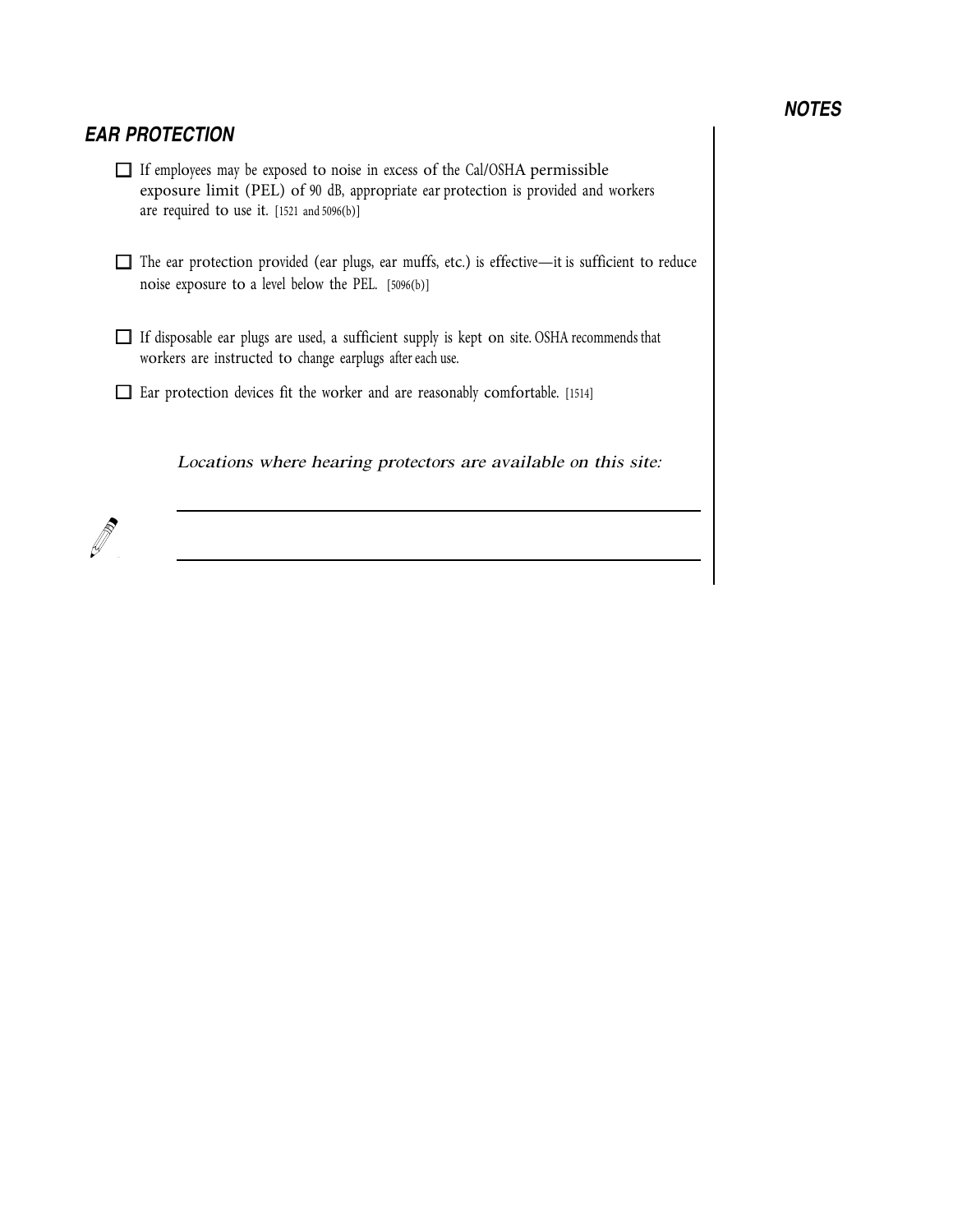### *SAFETY WALKAROUND CHECKLIST GENERAL INSPECTION*

| <b>Other Hazards Noted</b> | <b>Action</b> |
|----------------------------|---------------|
|                            |               |
|                            |               |
|                            |               |
|                            |               |
|                            |               |
|                            |               |
|                            |               |
|                            |               |
|                            |               |
|                            |               |
|                            |               |
|                            |               |
|                            |               |
|                            |               |

*Near Miss Reports:*

*Other:*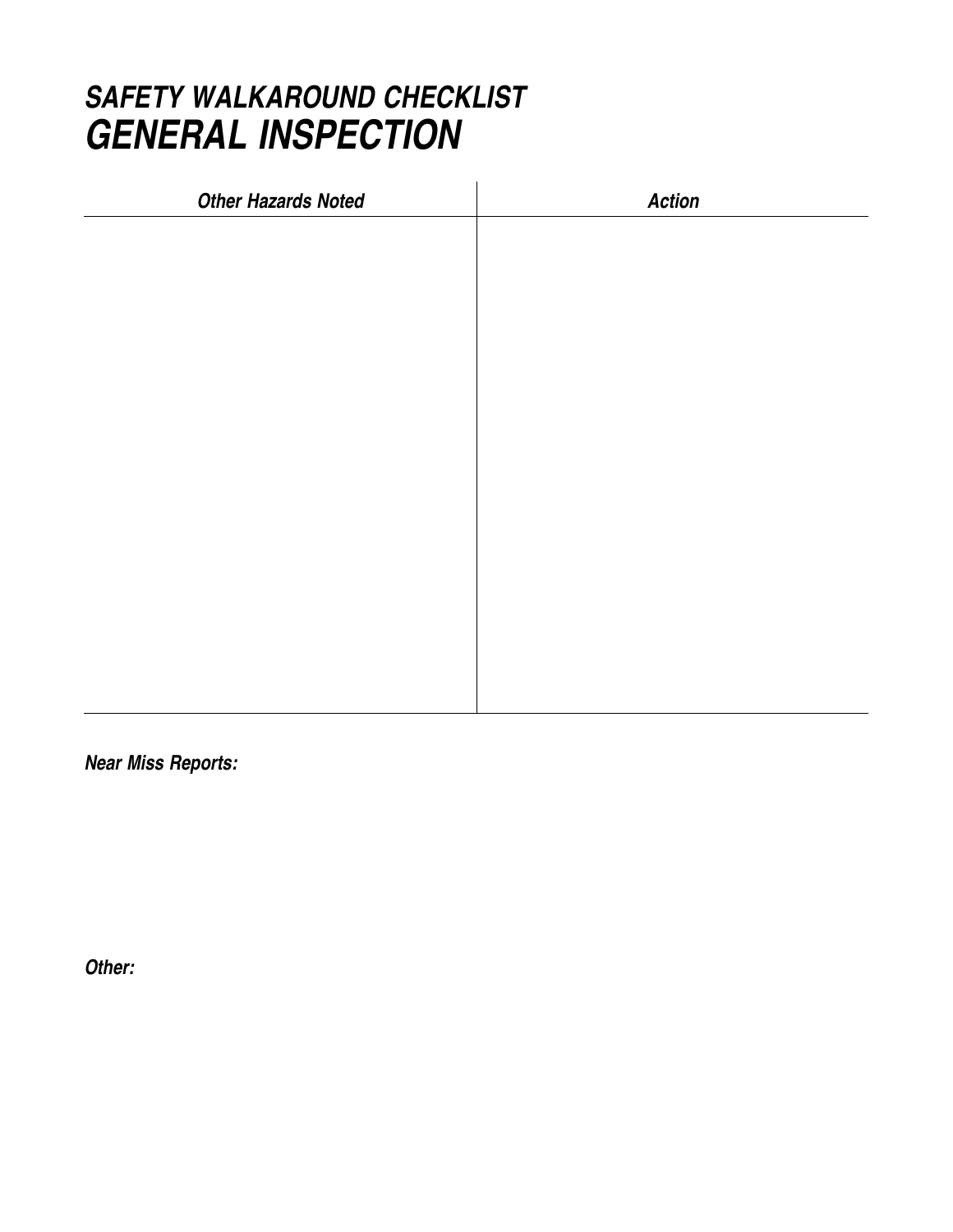

Rev. 2015

*Before you begin the meeting...*

- *Does this topic relate to the work the crew is doing? If not, choose another topic.*
- $\Box$  *Did you read this Training Guide and fill in the blanks where the*  $\mathcal{L}$  *appears? (To find the information you need, look over the Safety Walkaround Checklist for this topic.)*
- *Did you bring samples of hearing protection devices (earplugs and/or earmuffs) to show the crew during the meeting?*

*Begin: (Try mouthing the words to your introduction instead of speaking out loud, so the crew can imagine what it's like when someone can't hear.)*

Do you ask people to speak louder so you can hear? Do you have to turn the TV or radio up so loud that other people complain? Years of work on a construction site can rob you of your hearing. These may be your warning signs that something is wrong.

Don't wait until you lose your hearing to do something about it. Hearing loss usually occurs little by little, but once it's lost you'll never get it back.

*You or a crew member may want to add a personal story about noise or hearing loss.*

*Next, discuss with the crew what jobs and equipment may cause excessive noise at this particular job site:*



### **ASK THE CREW THESE QUESTIONS:**

*After each question, give the crew time to suggest possible answers. Use the information following each question to add points that no one mentions.*

- **1. True or False? Even if your hearing gets bad, all you need is some time off the job and it will come back.**
	- False! It's true that many construction workers experience **temporary** hearing loss, which clears up if you're off the job for a while. But noise can also cause **permanent** hearing loss. With this kind, you never get back to normal. Even a hearing aid won't help much. That's why it's so important to protect yourself from noise.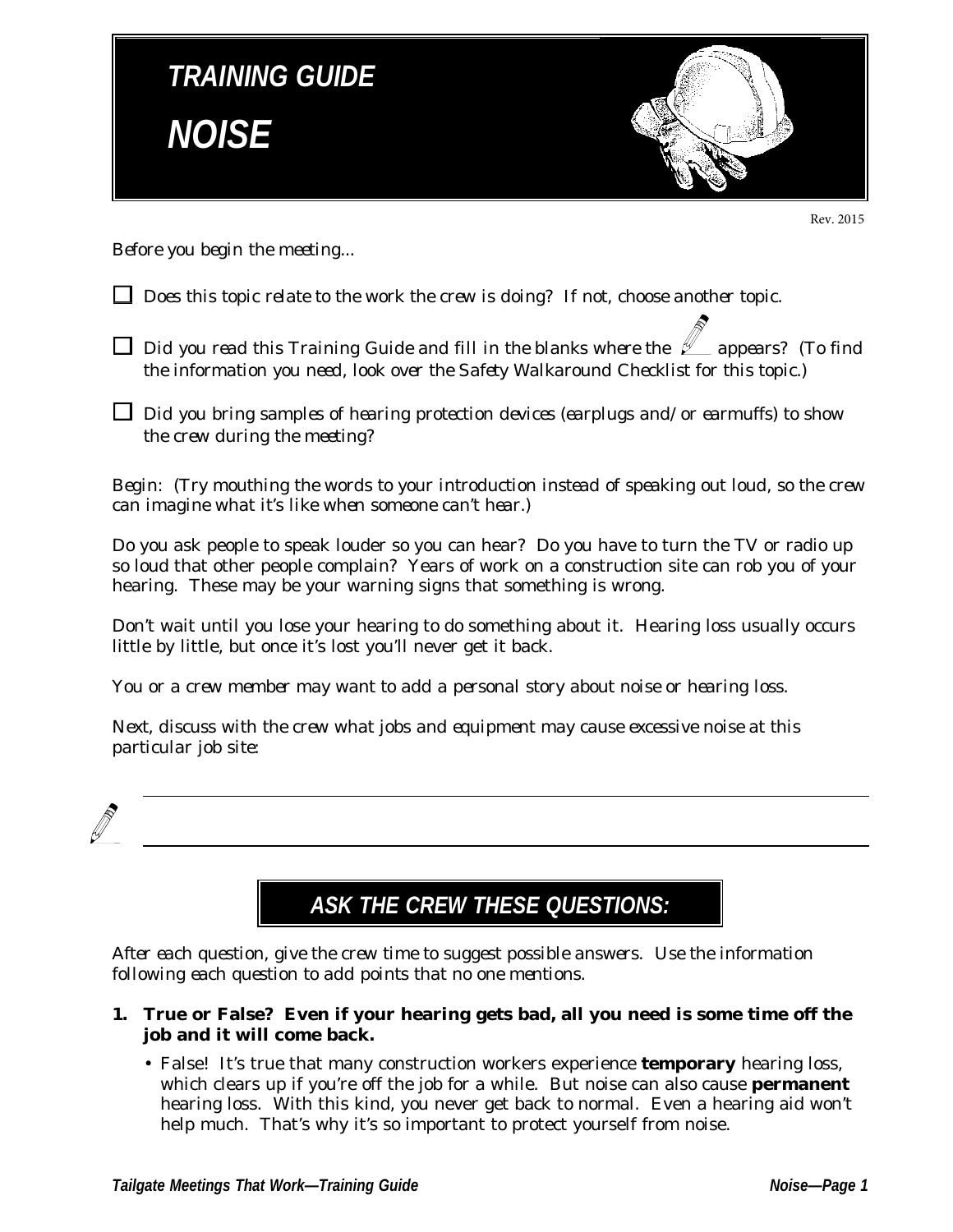### **2. Don't you have to work in construction for a long time to get permanent hearing loss?**

• Not always. A very loud noise can begin to damage your hearing right away, even if you're only exposed to it for a short time.

### **3. So is noise dangerous only if it's very loud?**

- No. A moderate level of noise can also cause permanent hearing loss if you're exposed to it day after day for a period of months or years. It can damage your hearing gradually, even if it doesn't seem that loud to you.
- The louder the noise and the longer you are exposed, the greater is the permanent damage to your hearing.

### **4. Noise is measured in** *decibels (dB)***. A noise above 120 dB is so loud that it causes pain in your ears. Cal/OSHA says no worker may be exposed to more than 90 dB, as an average over an 8-hour shift. This is called the** *permissible exposure limit* **(PEL) for noise. What are some examples of noise on a construction site that might be over 90 dB?**

- Heavy trucks (around 100 decibels)
- Power saws (around 110 decibels)
- Riveting on steel (around 130 decibels)

### **5. What if you only work around loud noise for a short time—not eight hours a day? What do Cal/OSHA regulations say about that?**

• Depending on how loud the noise is determines the amount of time Cal/OSHA says you can be exposed. The louder the noise, the shorter the time you can work in the area without damaging your hearing.

### **6. What are some clues that there might be too much noise on the job?**

- As a rule of thumb, the decibel level **could** be above the legal limit if you have to raise your voice to be heard one foot away.
- Other signs of too much noise are **temporary hearing loss** or **ringing in the ears**.
- Everyone is different. Some workers will experience hearing loss even if noise is below the legal limit. Since there's no way of telling if you're the one whose hearing will be the first to go, it's best to avoid noise exposure whenever possible.
- If there's any reason to think the noise level may be too high, the company can have the level measured with instruments. This is called **noise monitoring.**

On this job we  $\Box$  have or  $\Box$  have not done noise monitoring.

*Results (locations and dB levels):*



### **7. What does Cal/OSHA require us to do to protect against noise?**

- **Use quieter equipment** when possible—quieter models are available nowadays.
- **Reduce noise exposure** as much as possible by using sound barriers, different work processes, or regular rotation of workers out of noisy areas.
- **Use effective hearing protection** (like ear plugs or ear muffs) when needed.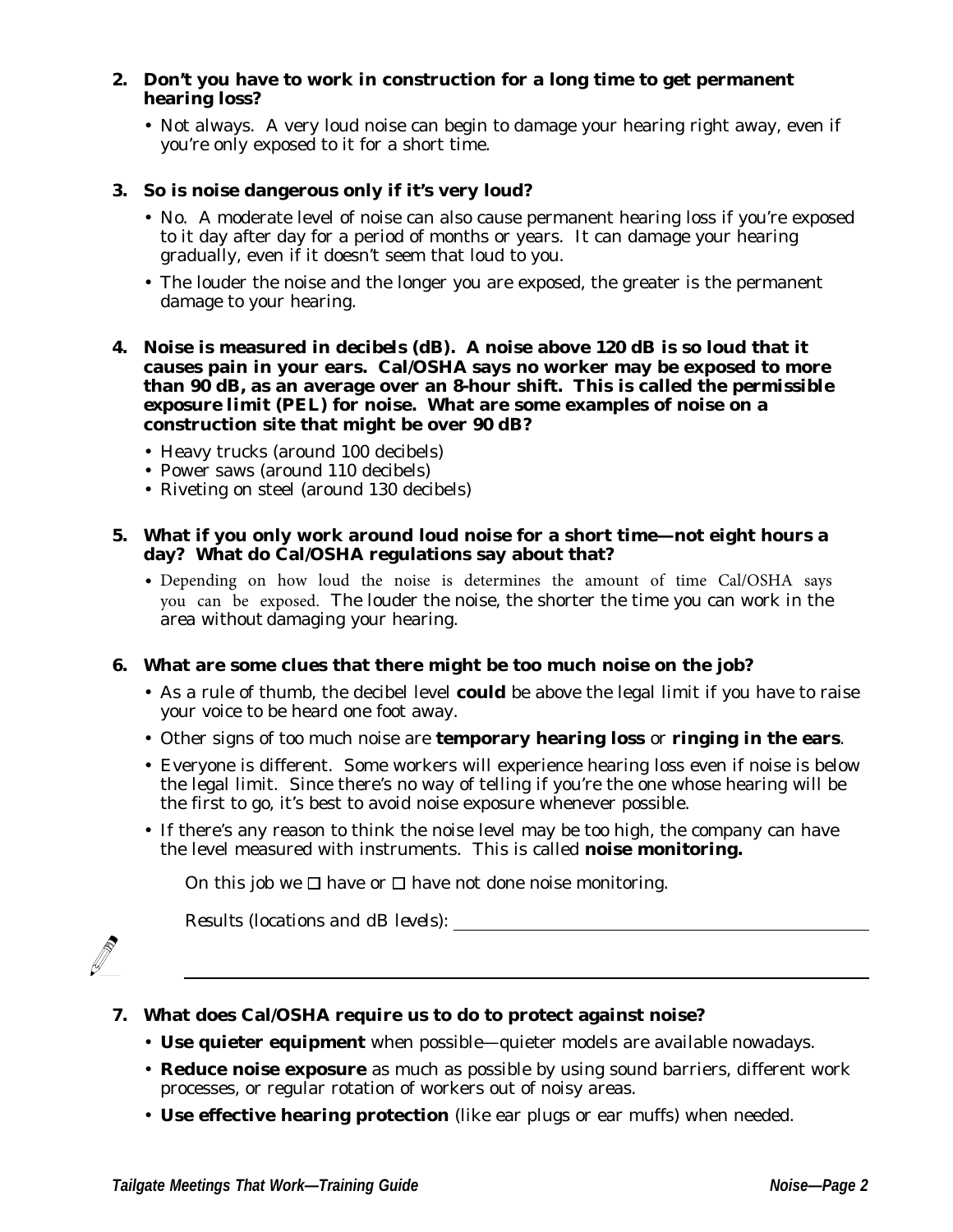- **Train** workers on:
	- the hazards of noise
	- ways to prevent hearing loss
	- how to wear ear protectors, change them, and clean them (if applicable).

### **8. When do you need to use hearing protection?**

- You need it whenever noise levels are above the Cal/OSHA limit. But rules on ear protection should be reasonable. Sometimes you need it and sometimes you don't.
- The company is responsible for supplying and maintaining hearing protectors.

**NOTE**: One make, model, style may not be appropriate for all workers.

*Show the crew the ear plugs and ear muffs you brought to the meeting. Demonstrate how to use them. Explain where they are kept and any special instructions.*

### **9. Aren't ear plugs uncomfortable? Can't it be dangerous to use them?**

- Ear plugs don't have to be uncomfortable. Cal/OSHA says that the company should make sure ear protectors fit you and are reasonably comfortable.
- Some workers believe that wearing ear plugs is awkward or even dangerous because you can't hear voices, alarms, and warnings. But:
	- Ear plugs don't block out all sound—you should still be able to hear loud voices or warning noises.
	- Better methods of communication and warning can be used on the site, like louder signals or flashing lights.
	- Some new hearing protectors contain a microphone. It reduces loud noises but lets normal voices and warning sounds through.

### **CAL/OSHA REGULATIONS**

*Explain:* Most of the safety measures we've talked about are required by Cal/OSHA. We have to take these precautions—it's the law. I have a Checklist of the Cal/OSHA regulations on noise. If you'd like to know more, see me after the meeting.

### **COMPANY RULES**

*(Only if applicable.)* Besides the Cal/OSHA regulations, we have some additional company rules about noise.

*Discuss company rules:*

### **COMMENTS FROM THE CREW**

*Ask:* **Do you have any other concerns about noise? Do you see any problems on our job?** *(Let the steward answer first, if there is one.)*

**What about other jobs you've worked on? Have you had any experience with noise that might help us work safer on this job?**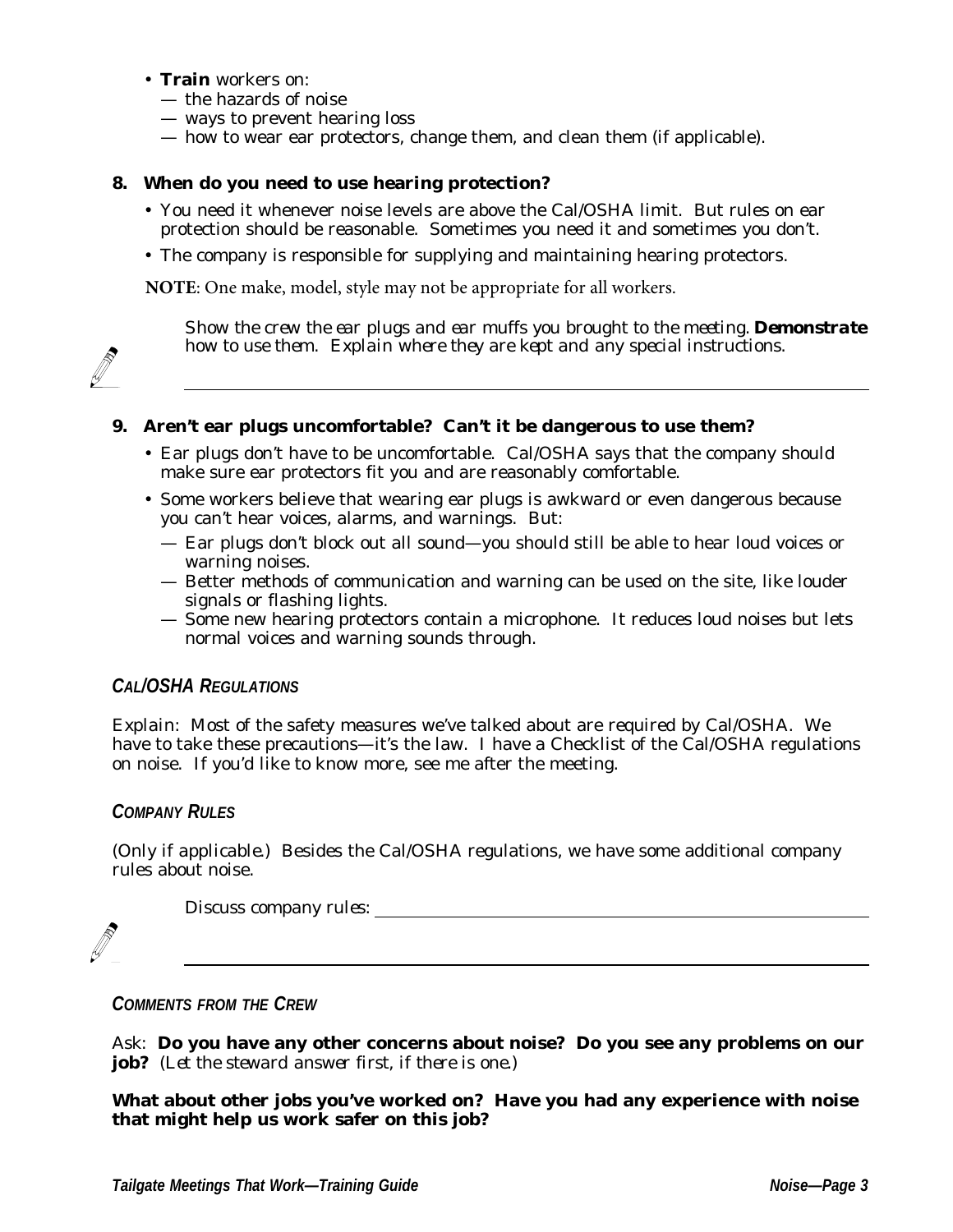### **GENERAL SAFETY DISCUSSION**

*This is a time to discuss all safety concerns, not just today's topic. Keep your notes on this page before, during, and after the safety meeting.*

**Are you aware of any hazards from other crews?** *Point out any hazards other crews are creating that this crew should know about. Tell the crew what you intend to do about those hazards.*

**Do we have any old business?** *Discuss past issues/problems. Report progress of investigations and action taken.*

**Any new business? Any accidents/near misses/complaints?** *Discuss accidents, near misses, and complaints that have happened since the last safety meeting. Also recognize the safety contributions made by members of the crew.*

### **Please remember, we want to hear from you about** *any* **health and safety issues that come up. If we don't know about problems, we can't take action to fix them.**

*To complete the training session:*

- *Circulate Sign-Off Form.*
- *Assign one or more crew member(s) to help with next safety meeting.*
- *Refer action items for follow-up. (Use the sample Hazard Report Form in the Reference Section of this binder, or your company's own form.)*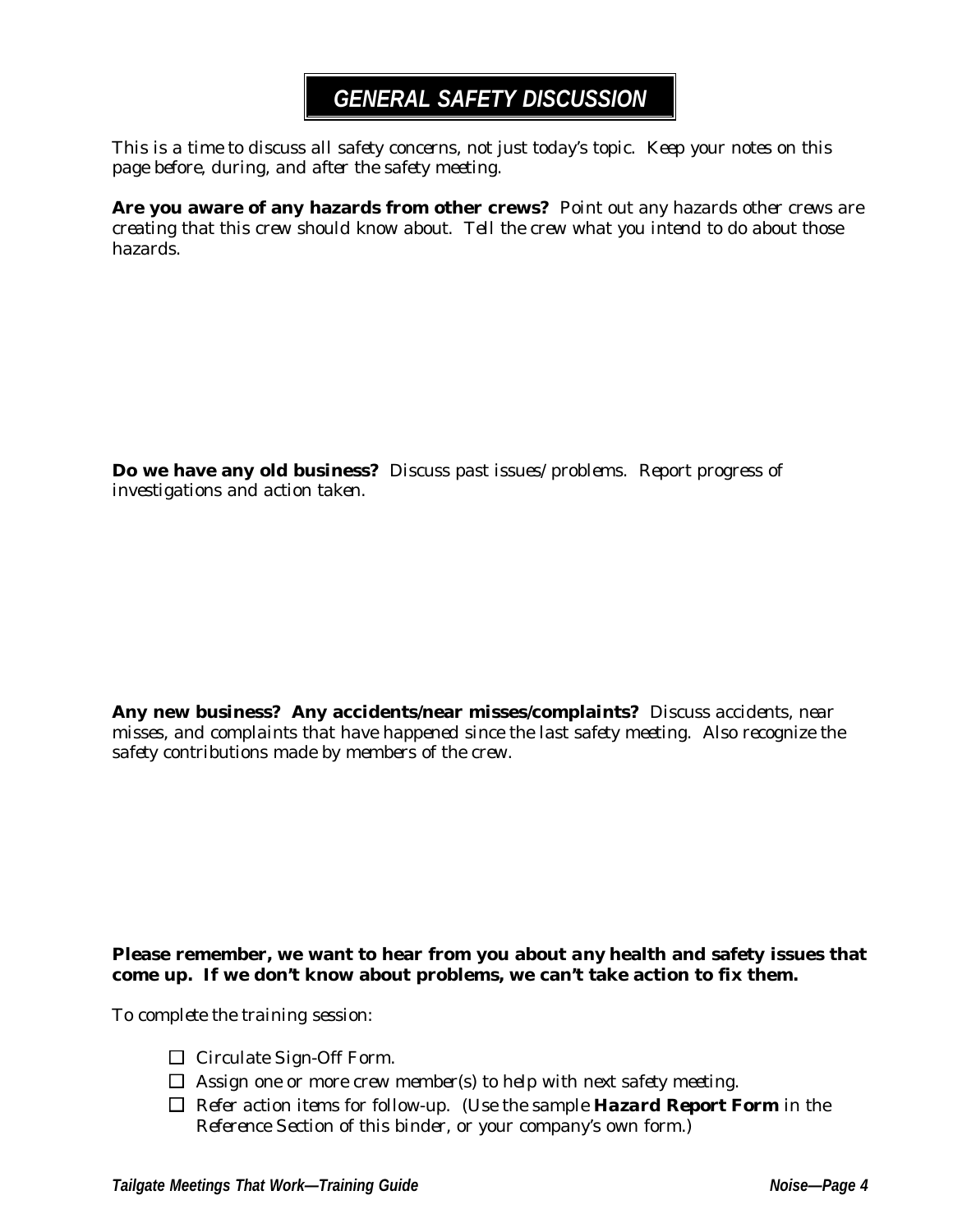### **TAILGATE TRAINING SIGN-OFF FORM Subject: NOISE (PEL/NOISY TASKS/EFFECTS OF NOISE ON HEARING)**

Company:

Trainer Name/Title: Date Presented:

Project Name/No.: Location:

# **NAMES OF THOSE WHO ATTENDED THIS SAFETY MEETING PRINTED NAME SIGNATURE**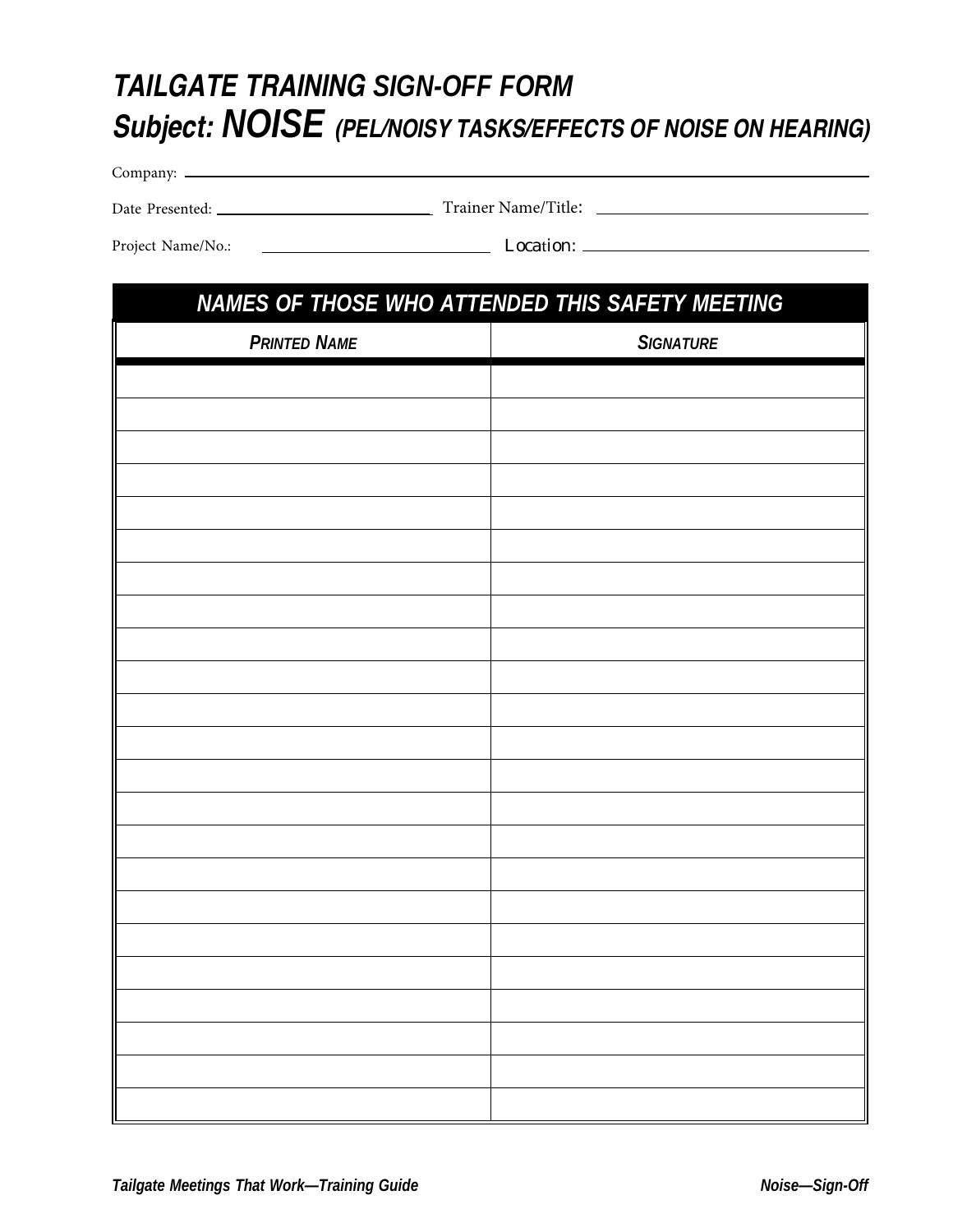

# **Hearing Protection**

*If you are exposed to too much noise, you can lose your hearing - and your life. On the job, too much noise can distract you. You may not hear warnings. Noise also damages the nerves in the inner ears. Those nerves cannot be repaired.*

### **Here is an Example**

Richard was a laborer jackhammering concrete on a 16-month road job. The daily noise was so loud that he could not hear the people speak around him. After the job ended, he had his hearing tested and found that he had permanent partial hearing loss.

- **1. Have you experienced hearing loss from being around loud noise at work?**
- **2. If so, were you comfortable with telling your supervisor directly?**
- **3. Are you aware of different actions you can take to decrease hearing loss?**

### **Preventing Hearing loss**

- Use comfortable hearing protection such as ear muffs and ear plugs.
- Be sure you've been trained to properly insert disposable foam ear plugs.
- Avoid inserting or removing ear plugs if your hands are dirty. Better to clean first.
- Take breaks from loud noise even if protective gear is worn.
- Identify equipment and work areas where signs can be posted to make other workers aware of high noise areas.
- Use a jackhammering attachment on an excavator to keep the worker farther from the noise source.
- Move noise sources such as compressors away from the workers.

### **What Are We Going to Do Today?**

What will we do here at the worksite today to prevent hearing loss?

| C |                                                                                                                      |
|---|----------------------------------------------------------------------------------------------------------------------|
| ર | <u> 1989 - Johann Stein, mars an deutscher Stein und der Stein und der Stein und der Stein und der Stein und der</u> |
|   | OSHA STANDARD: 1926.52                                                                                               |

©2013, CPWR – The Center for Construction Research and Training. All rights reserved. CPWR is the research, training, and service arm of the Building and Construction Trades Dept., AFL-CIO, and works to reduce or eliminate safety and health hazards construction workers face on the job. Production of this card was supported by Grant OH009762 from the National Institute for Occupational Safety and Health (NIOSH). The contents are solely the responsibility of the authors and do not necessarily represent the official views of NIOSH. **www.cpwr.com**

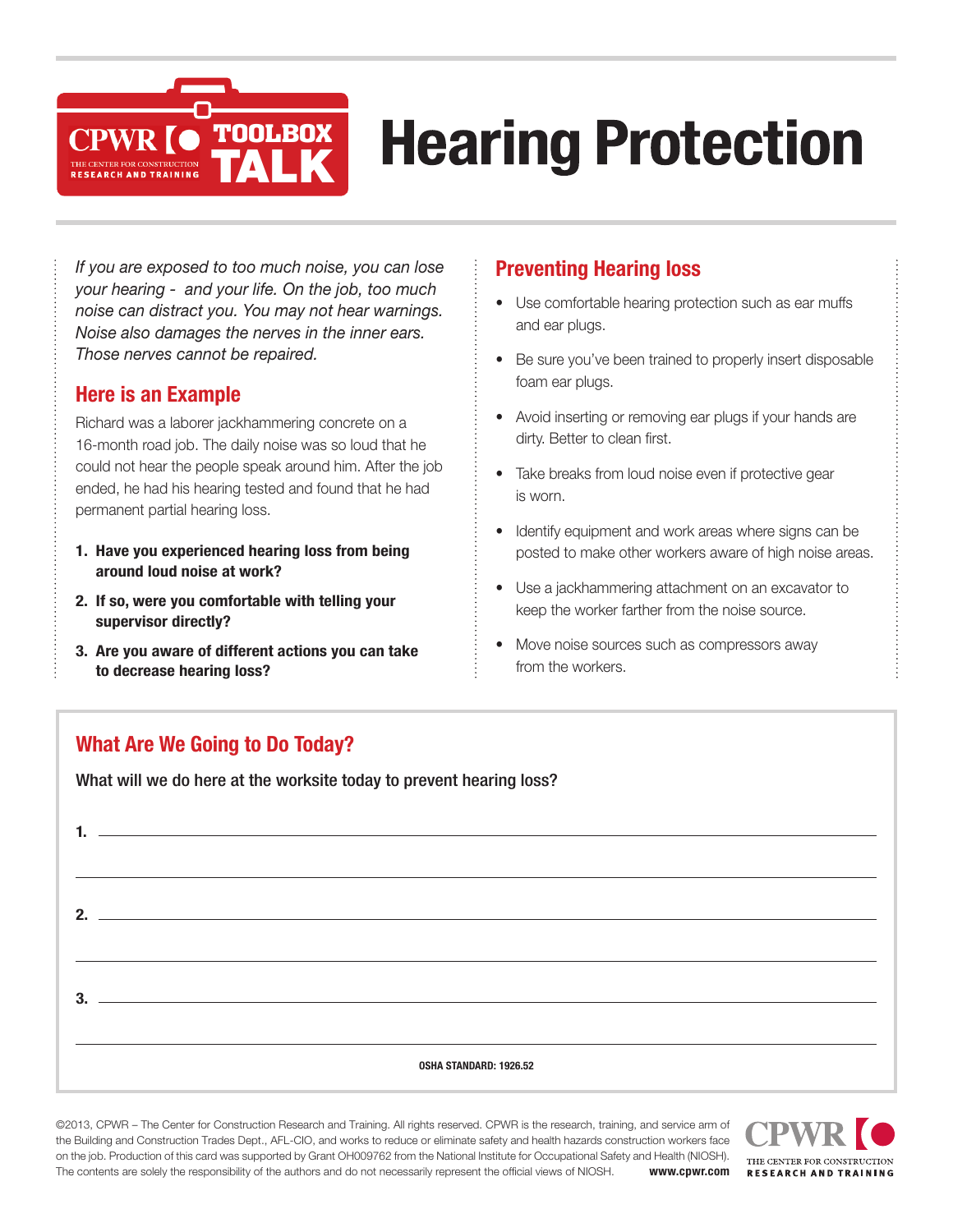

# **Hearing Protection**



- Be sure you've been trained to properly insert disposable foam ear plugs.  $\bullet$
- Identify equipment and work areas where signs can be posted to make other workers aware of high noise areas.
- Move noise sources such as compressors away from the workers.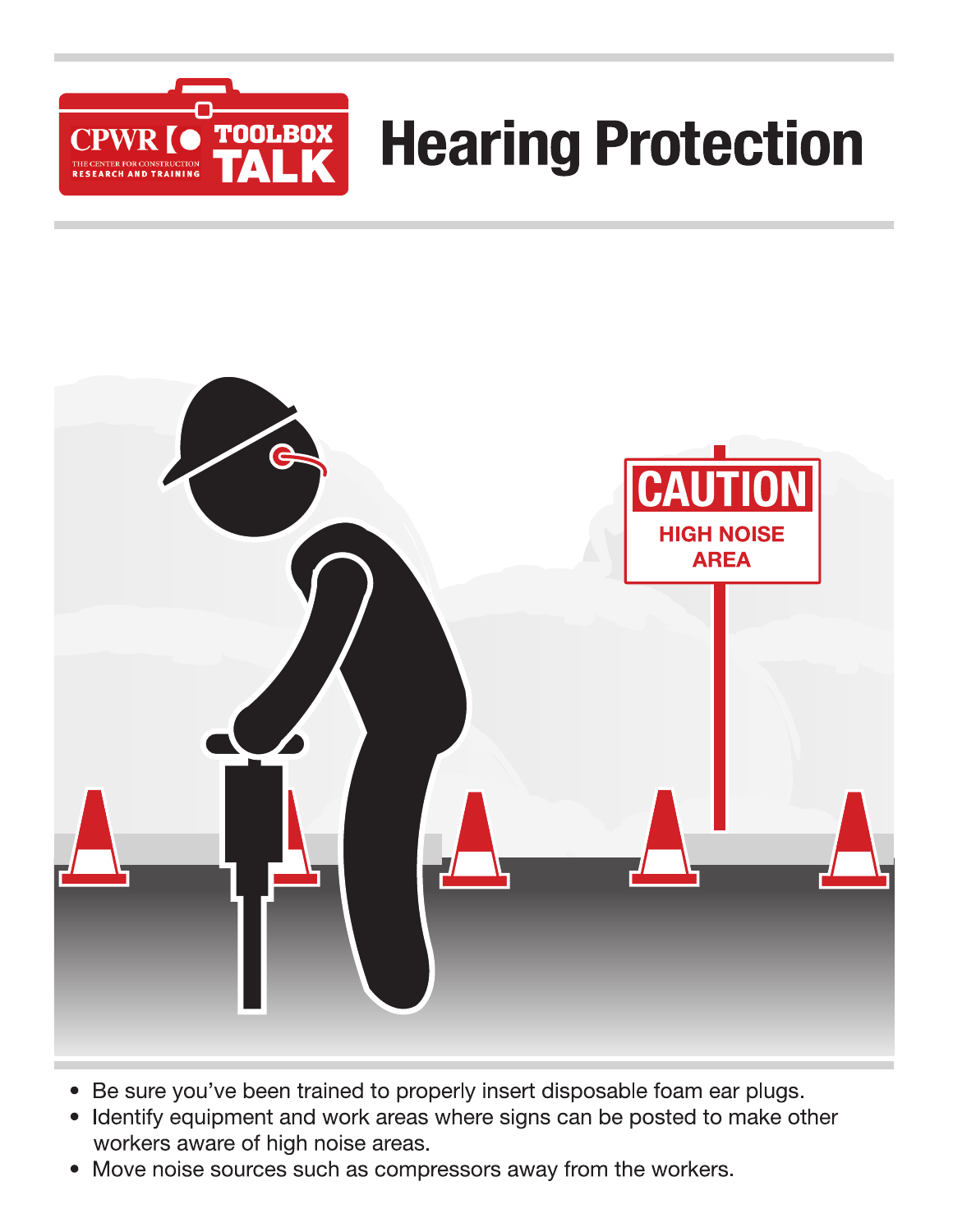## **HEARING PROTECTION**

### **Things to Do Before Training**

- Know which types of hearing protection are supplied by the company or brought to the job site by workers.

**9**

- Know whether there are any company rules about wearing hearing protection for specific tasks.
- In the index of the *Cal/OSHA Pocket Guide for the Construction Industry,* look up **Hearing Protection** and read the pages listed.

### **Introduction**

Over time, exposure to loud noise decreases our ability to hear. Older workers can start to feel lonely and frustrated as hearing loss over the years makes it tough to communicate with coworkers, family, and friends.

We should always reduce noise as much as possible by choosing quieter equipment, using sound barriers, or limiting time in noisy areas. But when noise levels are still high, **hearing protection** – plugs or muffs – must be worn.

### **QUESTIONS TO ASK**

- ▶ Do you know any construction workers with hearing loss? How does this affect their lives?
- $\blacktriangleright$  What are the types of hearing protection we can use on this job?
- What are the noisy tasks and equipment on this job site where you should wear hearing protection?
- ▶ Can you think of ways we can improve our use of hearing protection?

# SAFETY BREAK

**Occupational Health Branch • California Department of Health Services • February 2003**